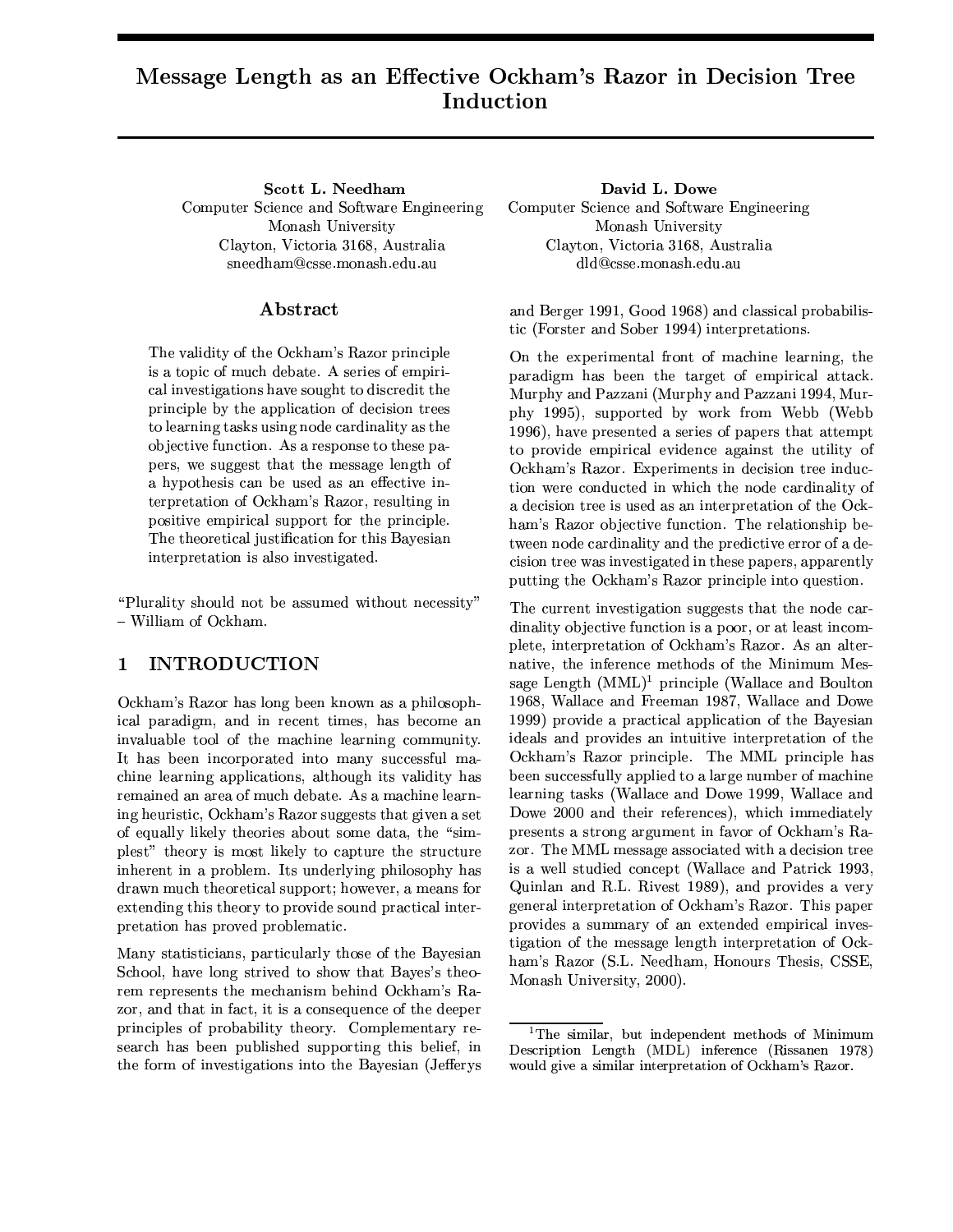### PREVIOUS EXPERIMENTAL  $\overline{2}$ **EVIDENCE**

In this section, the characteristic experiment investigated in the work of Murphy and Pazzani (Murphy and Pazzani 1994) is replicated. The hypothesis space of binary decision trees was used to learn the binary logic concept  $(XYZ)|(AB)$  without noise and without dummy attributes. The experiments involved 100 trials being run, each creating a training set by randomly choosing without replacement 20 of 32 (=  $2^5$ ) possible training examples. The remaining 12 examples were used as a test set. For each trial, every consistent decision tree (those with only pure leaves showing all things in the same class) was created, and the average error rate made by trees for each node cardinality was computed. Figure 1 plots the mean and 95% confidence interval of the average "right"/"wrong" errors as a function of the node cardinality. The average number of trees found to have each node cardinality is also plotted.



Figure 1: Node cardinality vs. Prediction Error

The results in Figure 1 compare closely to those found by Murphy and Pazzani (Murphy and Pazzani 1994), and indicate that the node cardinality objective function does not provide positive support for Ockham's Razor. Figure 1 suggests that on average, trees with node cardinality 7 have a lower "right"/"wrong" error rate on unseen data than trees with lower node cardinalities. If we accept Murphy and Pazzani's interpretation of Ockham's Razor, this evidence suggests a violation of Ockham's Razor.

### 3 **THEORETICAL INTERPRETATION**

The work of Murphy and Pazzani (Murphy and Pazzani 1994) suggests a practical interpretation of Ockham's Razor which, on the surface, does not seem unreasonable. The results described above agree with those of Murphy and Pazzani, although it is our belief that the node cardinality of a decision tree is a poor interpretation of Ockham's Razor. This section takes on a theoretical investigation of the paradigm, with the intent of finding a more appropriate Ockham's Razor objective function.

### A BAYESIAN INTERPRETATION OF  $3.1$ **OCKHAM'S RAZOR**

Bayesian philosophy requires that hypotheses have associated prior probabilities, which is the essence of its approach to statistics. Good tells us that "Ockham's Razor' states that if two hypotheses  $H$  and  $H_1$  explain the facts equally, meaning  $P(E|H) = P(E|H_1)$ , then the simpler of the two is to be preferred", (Good 1968). We can see from Bayes's theorem,  $P(H|D) =$  $Pr(D\&H)/Pr(D) = Pr(H)Pr(D|H)/Pr(D)$ , that this preference is equivalent to the choice of the more probable hypothesis. The Minimum Message Length principle presents a Bayesian method, which uses subjective priors to make this choice.

In the general machine learning problem, we are given a set of data  $D$ , from which we wish to infer a hypothesis,  $H$ . When looking for the most appropriate hypothesis for some given data, Bayes's theorem suggests that we choose the hypothesis with the highest posterior probability,  $P(H|D)$ , or equivalently, that theory which maximizes the product of the prior probability of the theory,  $P(H)$ , with the probability of the data occurring in light of the theory,  $P(D|H)$ . In terms of Ockham's Razor, a good theory for some data will have an accordingly high prior probability and a good likelihood "fit".

The MML principle provides a theoretical and somewhat intuitive means for making the connection between Ockham's Razor and a corresponding quantitative metric. As above, we can regard the problem of maximizing the posterior probability,  $Pr(H|D)$ , as one of choosing H so as to maximize  $Pr(H)$ .  $Pr(D|H)$ . Since  $-\log_2(Pr(H).Pr(D|H)) = -\log_2(Pr(H))$  - $\log_2(Pr(D|H))$ , maximizing the posterior probability,  $Pr(H|D)$ , is equivalent to minimizing

$$
Message = -\log_2(Pr(H)) - \log_2(Pr(D|H)),
$$

the length of a two-part message conveying the theory,  $H$ , and the data,  $D$ , in light of the theory. Hence the name "minimum message length" (principle) (Wallace and Boulton 1968, Wallace and Freeman 1987, Wallace and Dowe 1999) for choosing a theory,  $H$ , to fit observed data,  $D$ . The part of the MML message expressing the hypothesis can be obtained by creating a Shannon optimal code for the language describing the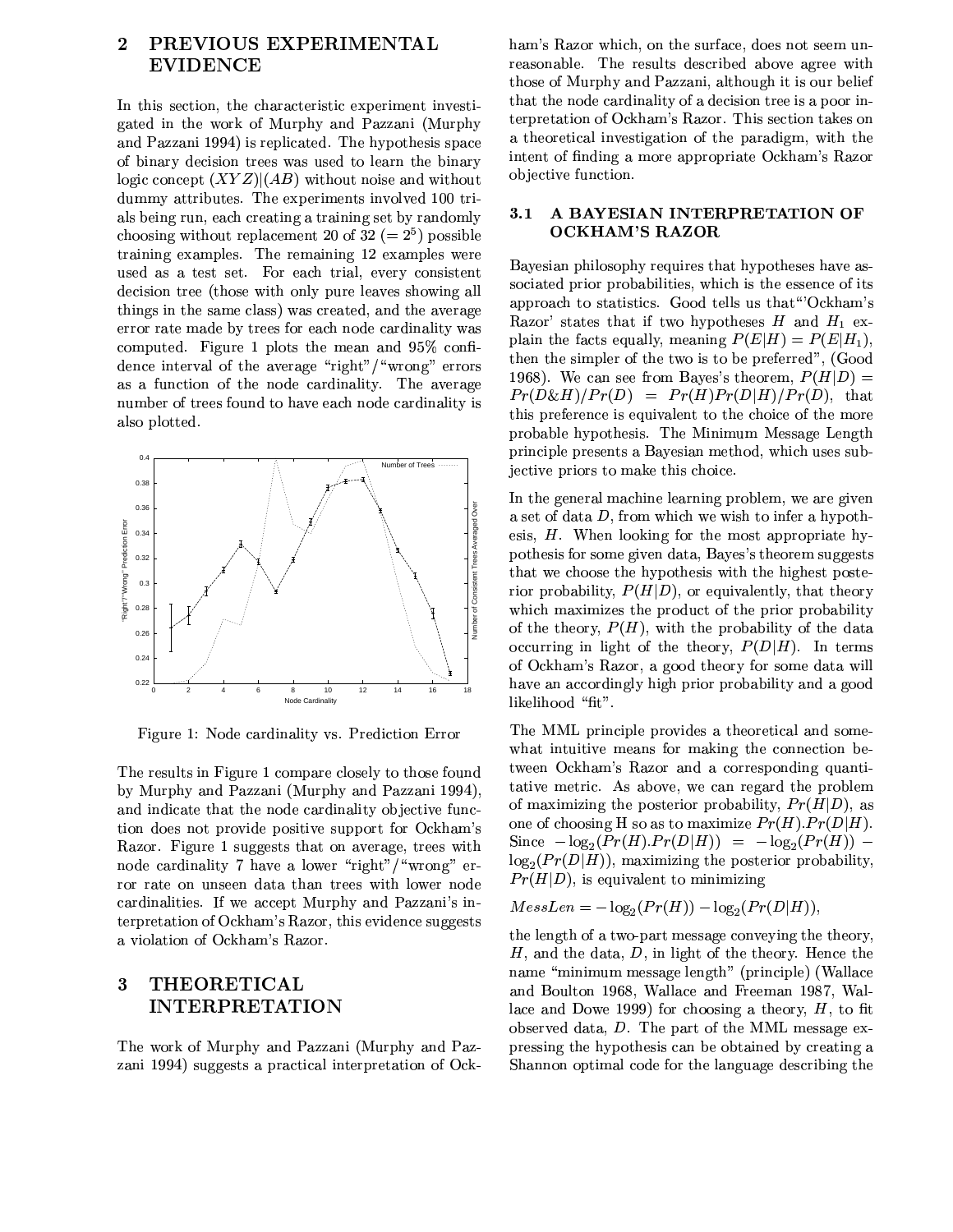set of hypotheses and then constructing the message from this code (Wallace and Freeman 1987).

As stated at the start of this section, many regard Ockham's Razor to be primarily concerned with hypotheses that have equal likelihood given some data (Good 1968). In these cases, the MML principle suggests that the hypothesis with the shortest encoding is most likely to be the best predictor of future data.

### ACQUISITION OF PRIORS FOR  $3.2$ **BAYESIAN INFERENCE**

Referencing Bayes's Theorem as it applies to the inference of hypotheses, finding the posterior probability of a hypothesis given some data requires the probability of that hypothesis a priori. The prior probability of a hypothesis is usually interpreted as the probability that the hypothesis describes the true source of a particular data set. It is clear that this probability distribution over all hypotheses is very difficult to calculate. Even in restricted hypothesis spaces, the task is usually intractable and approximate prior probability distributions are used. As discussed in Section 3.1, the MML techniques utilize a Shannon optimal code for a given hypothesis space, using it to construct an encoding for each hypothesis. The message length for each hypothesis serves as an approximation to the negative logarithm to the base 2 of the hypothesis' true prior probability.

A common argument against Bayesian inference methods revolves around the selection of ludicrous prior probability distributions. For example (similar to that given by Domingos (Domingos 1999)), suppose we gave one particular decision tree with one million nodes a prior of 0.5, and then allocated equal prior probability to all remaining trees. This would result in the MML inference techniques and most Bayesian inference techniques often inferring this hypothesis given a variety of data. It has been argued (Domingos 1999), that by having a decision tree of such a large node cardinality being selected, that Ockham's Razor has been violated. Bayes's theorem, in its simplest form, makes no restriction in principle on the type of prior probability distribution that is chosen. However, Bayesian philosophy suggests that the selection of the prior probability distribution is important. The selection of a prior probability distribution as described above would only ever be made if we truly believed that this hypothesis, with one million nodes, actually did occur with probability of 0.5. In this case, in a message length framework, we would describe the hypothesis with an optimal encoding of one bit. This does not disagree with Ockham's Razor in any way, as the most probable hypothesis has the simplest description. Assigning ludicrous prior probabilities to hypotheses, disregarding our belief in their true prior probabilities, would have to be very strongly questioned in practice. Such attempted sabotage contradicts both Bayesian philosophy and basic intuition. The use of misrepresentative priors in no way undermines the effectiveness of Bayesian inference, which endeavors to use plausible rather than ludicrous priors. See (Lindley 1972, Bernardo and Smith 1994, Solomonoff 1999, Wallace and Dowe 1999) for some of the very broad discussion on the selection of Bayesian priors and Section 4.1 for an analysis involving more plausible priors.

### PRACTICAL APPLICATION OF 4 **OCKHAM'S RAZOR**

In the previous section, the groundings of Ockham's Razor in the theoretical field of Bayesian statistics was discussed. The practical validation of these ideas is now investigated on the restricted search space of decision trees.

# 4.1 DECISION TREE ENCODING

For decision trees, there are four elements to consider when encoding their message in an MML framework (Wallace and Patrick 1993, Quinlan and Rivest 1989). These are:

 $1a$ : the encoding of the structure of the tree - this involves encoding whether a node is a leaf or an internal node.

 $1b$ : is the labeling of each internal split node with an attribute.

 $1c$ : in each leaf node there is the encoding of the probabilistic prediction associated with each category. This completes the encoding of the hypothesis.  $^2$ 

2 : Finally, there is the encoding of the category of each thing, using for each a code based on the probabilistic prediction associated with the thing's true category.

A complete investigation of this encoding is described in Wallace and Patrick (Wallace and Patrick 1993).

#### 4.2 MESSAGE LENGTH AS AN EFFECTIVE OCKHAM'S RAZOR

We now re-visit the investigation taken on by Murphy and Pazzani (Murphy and Pazzani 1994), substituting the node cardinality objective function with that of the message length measure. Figure 2 displays the relationship found between the complete message length (parts  $1a,1b,1c$  and 2) and "right"/"wrong" percent-

 $2$ The order in which these components are arranged in the message need not necessarily be 1a, 1b, 1c.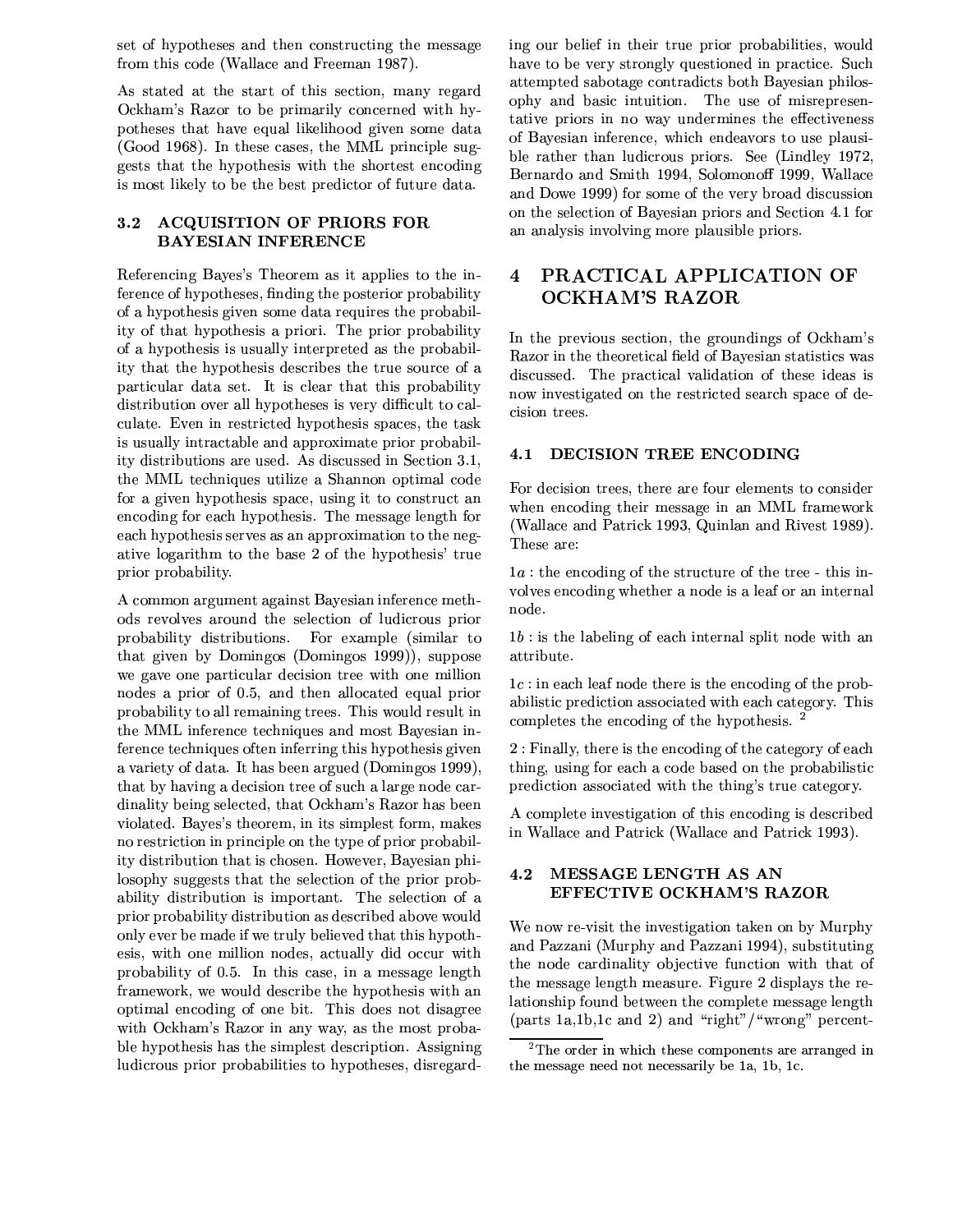age error. The distribution of trees over the message length domain is also plotted. The message length objective function has continuous values, and for this reason the error is averaged over a number of intervals of message length. Twenty equal intervals have been used for the purpose of good visual comparison to the node cardinality results in Figure 1, where the maximum cardinality was 20. A notable shift in the distribution of trees from Figure 1 is seen when the message length is applied in Figure 2. The correlation between message length and percentage error does not follow a smooth monotonic curve, although it certainly shows a positive correlation as indicated by our least-squares regression fit.



Figure 2: Message Length vs. Prediction Error

The experiments conducted by Murphy and Pazzani (Murphy and Pazzani 1994) consider only consistent decision trees, for which we presume the following justification. Re-iterating Good's definition of Ockham's Razor, given "two hypotheses  $H$  and  $H_1$  explain the facts equally, meaning  $P(E|H) = P(E|H_1)$ , then the simpler of the two is to be preferred", (Good 1968). Taking this interpretation, the set of consistent decision trees is certainly a set for which Ockham's Razor applies, with  $P(E|H_i) = P(E|H_i)$  for all  $H_i$  and  $H_i$ in the set, since  $P(E|H) = 1$  for all H in the set.

Bayes's theorem suggests that if we have a set of hypotheses with constant likelihood, then the posterior probability of a hypothesis, given some data, becomes a simple multiple of its prior probability. In terms of the message length of a hypothesis, this translates to selecting the hypothesis with the shortest encoding or, in other words, the hypothesis with the shortest "first part" (1a,1b and 1c) of the MML message. In practice however, this is not precisely the case. The definition of a consistent decision tree requires that it have only pure leaves, that is, the tree makes predictions over the data with probabilities 1 and 0. In a simple example, suppose we use one such consistent tree to construct a Huffman code for the purpose of transmitting future data. In this case, any incorrectly classified data would require an infinite number of bits to be transmitted. Clearly, 100% pure predictions should be made with extreme care, if at all.

In practice, MML techniques make predictions on future data with some probability greater than zero. If we have  $n_m$  training data for class m then we predict class m with probability,  $p_m = (n_m + \frac{1}{2})/(N + M/2)$ , where  $N$  and  $M$  are the number of training examples and classes respectively (Wallace and Freeman 1987, Wallace and Dowe 2000). It can be seen, that the only time 100% pure predictions would be made is when an infinite and pure training data set is available. As a result, it is found that part 2 of the MML message, the encoding of the data given the hypothesis, is not constant across the space of consistent decision trees, but is a function of the distribution of data in the leaves. However, the contribution of part 2 on the complete MML message is small and near constant.

The idea of judging a prediction based on its encoding cost can be extended to the context of the current problem. It can be strongly argued that the logarithm of probability bit score provides a better discriminator of the performance of a hypothesis. In this case, instead of using a percentage error, we score each hypotheses by giving it  $-\log_2(p)$  bits for each test data item, where  $p$  is the probability with which the hypothesis predicted the actual class of the data item - see (Dowe et al. 1996) and its reference list for a discussion. The nature of this measure suggests that hypotheses with small bit cost are good predictors of the data, so again strong support for Ockham's Razor would be indicated by a smooth monotonically increasing plot. Figure 3 presents the previous results implementing the logarithm of probability bit score in place of the "right"/"wrong" predictive error. The results found appear to be very similar to those found with the "right"/"wrong" predictive error. When using consistent trees, the leaf distributions are near Bernoulli with  $p = 1$ , with this simple distribution the range of bit scores is also simple usually only taking on values near 0 and 1.

The experimental results for the message length objective function in Figures 2 and 3 seem to give some positive support for Ockham's Razor, with a positive correlation being seen in each case. However, there are some characteristics of the results appearing consistently, which do not allow for any conclusive claims to be made about the validity of Ockham's Razor. For example, the results in Figures 2 and 3 display that at some points along the message length axis, the average performance (i.e. both "right"/"wrong" predictive accuracy and the logarithm of probability of bit score)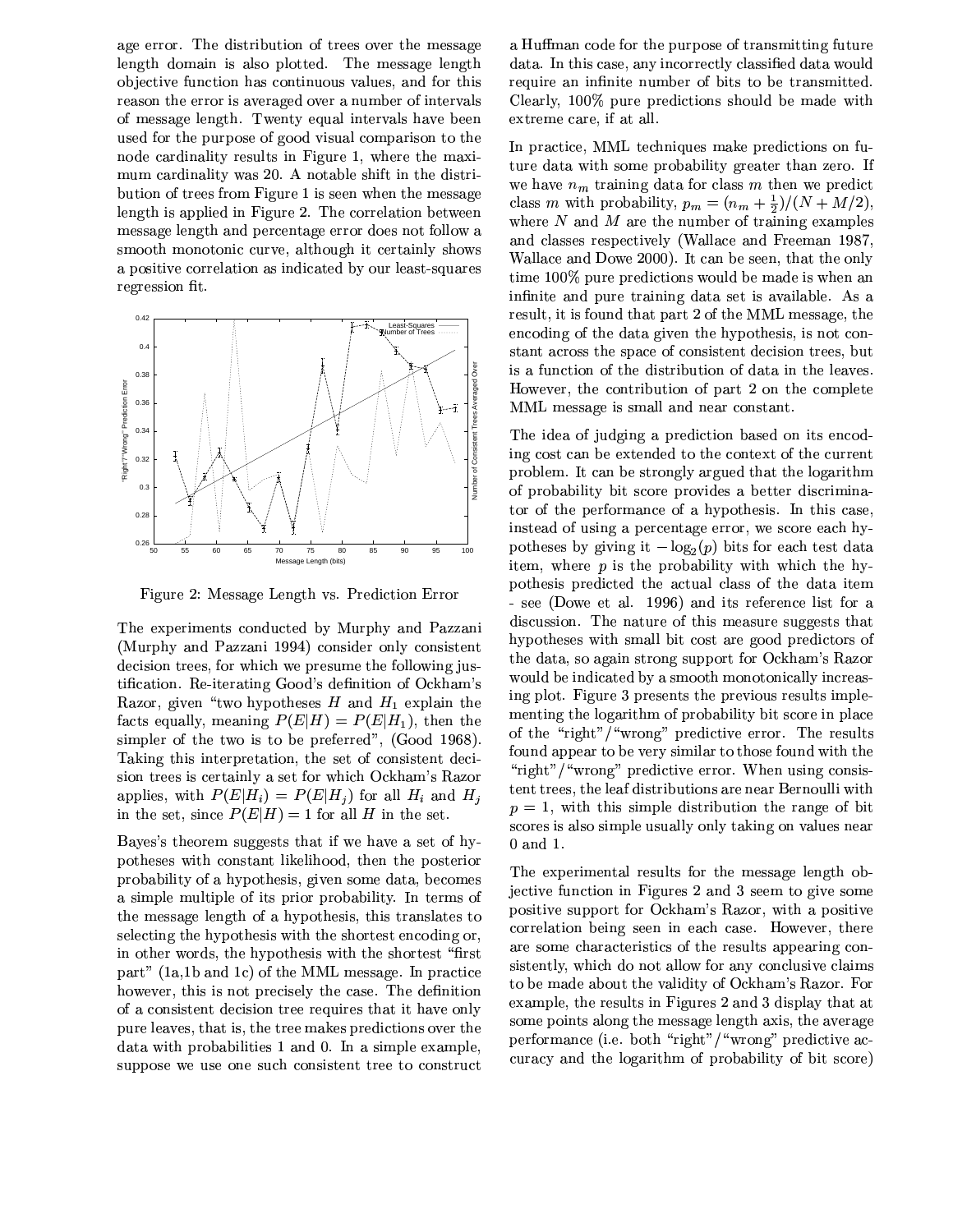

Figure 3: Message Length vs. Bit Score

drops to a value below that found for the shorter message lengths. These results are open for the criticism that Murphy and Pazzani discuss in their investigation of the node cardinality objective function. This problem is most prominent for the average performance results for message lengths of greater than 80 bits, where a continuous decrease in average performance is seen for over five intervals of message length. It is believed that these results many be dependent of the experimental conditions, for which an indepth investigation is made in the following section.

### DISCUSSION OF RESULTS AND  $\overline{5}$ **LEARNING TASK**

The message length objective function has been shown to provide better support for Ockham's Razor than the previously suggested node cardinality objective function (Murphy and Pazzani 1994). However, this improvement has not been sufficient to provide undisputed evidence for the validity of our interpretation of Ockham's Razor. It could be argued that even though the message length objective function was unable to provide clear support for Ockham's Razor in these experiments, that in fact no objective function will perform well on the proposed learning task. As an alternative example to make this point clear, suppose that we applied our objective function to the task of inferring a hypothesis about some large sample of random noise. Of course the results will provide no support for Ockham's Razor, but by no means could we argue that this is evidence against Ockham's Razor. The suspicion that these poor results could be related to the experimental conditions is investigated in this section.

In the experiments conducted involving message length, it was found that for the trees of large message length, the results were not in favor of Ockham's Razor. The relationship between message length and the performance measures displayed a negative gradient, suggesting that on average, trees of relatively longer message length were better predictors of the future data. This trend was seen consistently in the results and seems to be a consequence of the small training sets. Noting that the MML approximation of the probability associated with a class is never zero, the class probabilities for a binary leaf with one training data thing are  $3/4$  and  $1/4$ . That is, the MML approximation of probability suggests that even though there is no data supporting a class, there is insufficient data to make a pure prediction. This not only reduces the penalty for incorrectly classifying a test example, but also reduces the encoding cost of the leaf distribution. As a result it is found that large trees, with many leaves containing one data example, are found to make relaxed predictions and thus incur relaxed penalties for incorrect classifications. This is not a problem with the MML approximations as the choice not to make pure predictions with one data example appears reasonable. The problem appears to be related to the insufficient sample sizes. Methods for creating larger training data sets are investigated in the next section.

A second concern with the investigation was with the choice to only investigate consistent decision trees. This decision was made for the purpose of investigating Good's interpretation of Ockham's Razor and to provide a comparative investigation with the work of Murphy and Pazzani (Murphy and Pazzani 1994). However, it appears that this restriction is not necessary. The argument made by Murphy and Pazzani for using consistent decision trees is that typically (Quinlan 1986, etc.) decision tree induction methods use consistency as a stopping criterion. For many methods, this is the case, although many induction techniques (Wallace and Patrick 1993, Quinlan and Rivest 1989, Uther and Veloso 2000) do not restrict their search space to consistent trees. This leads to the extended investigation, involving the complete space of decision trees, taken on in the following section.

#### $5.1$ OCKHAM'S RAZOR; AN **ALTERNATIVE INTERPRETATION**

Ockham's Razor has been a debated topic for centuries, with the debate extending to the disagreement on the words that Ockham actually spoke. Clearly, this makes constructing an interpretation of Ockham's Razor in the context of machine learning a difficult task. Referring to its commonly accepted translation: "plurality should not be assumed without necessity", we find that a clear mathematical interpretation is not obvious. Ockham's Razor seems to suggest that we should prefer a simpler hypothesis while the benefit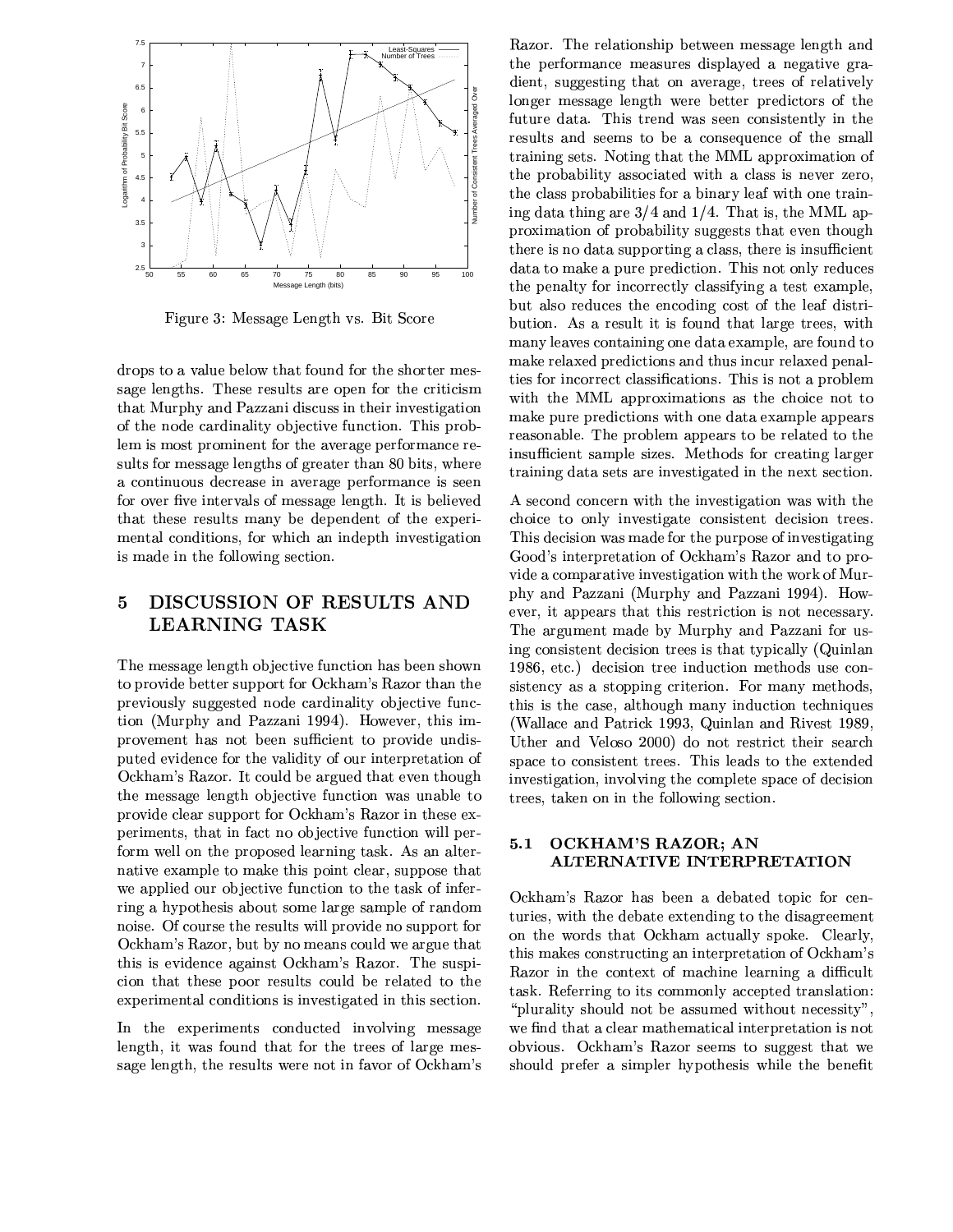of the reduced complexity is not outweighed by a decrease in the goodness of "fit" of the hypothesis. That is, we prefer a simpler hypothesis while the combined complexity of its description and the data given it, is shorter than that of the current hypothesis. This new interpretation of Ockham's Razor is a generalization of that given by Good (Good 1968), the interpretation is equivalent to Good's in the case where the set of hypotheses considered has constant likelihood. The Minimum Message Length principle accesses this trade off between the complexity of the hypothesis and the likelihood of the hypothesis given some data. This is achieved by comparing hypotheses using the two-part encoding of the hypotheses and the data given the hypothesis (refer Section 3). In this section, the performance of this new interpretation will be investigated through a series of experiments.

The major consequence of this new interpretation of Ockham's Razor on the experimental investigation is that we are now concerned with the complete space of decision trees, and not only those consistent with the test data. Experimentation with the node cardinality objective function requires a set of decision trees that have a constant likelihood given some data (e.g. the set of consistent trees). This is because the node cardinality objective function does not incorporate a measure of the goodness of "fit" of a hypothesis. As a result it will make no differentiation between two trees with equal node cardinality even if one correctly classifies all of the test data and the other does not correctly classify a single example.

The practical investigation of this new interpretation of Ockham's Razor follows a similar path to that taken in the previous section. Figure 4 displays the results for experiments incorporating the complete space of decision trees. The experiments are otherwise identical to those conducted in Section 4.2, with the data having no noise or dummy variables. The results found demonstrate a smoother relationship between the message length and the performance measures. This is most likely the result of the greatly increased number of experimental points used to create the plots, as a huge number of trees that are not consistent with the data are now included in the averaged results. Nevertheless, these results do not provide clear support for Ockham's Razor. A clear drop in the predictive error and bit score is seen for trees with message lengths of around 65 bits, similar to that seen in the previous experiments. Also, a trend of decreasing average predictive error and bit score starting for trees with message length of around 80 bits and continuing to the trees of maximum message length is again seen. In the first case we can offer little explanation for this evidence against Ockham's Razor. In the second case, as dis-



Figure 4: Results With Complete Search Space

cussed in the previous section, we believe the trend to be the result of the small size of the data set.

### ALTERNATIVE TRAINING DATA  $5.2$ **GENERATION ALGORITHM**

As discussed in Section 5, it is felt that the size of the training data set is not adequate for the leaf distributions to make accurate predictions about the data. In the previous section the complete space of decision trees was introduced into the investigation. This section extends these experiments by incorporating a new training data generation algorithm.

It should be possible to use some arbitrary number of training examples for the purpose of decision tree inference. When training data is taken from a "real world" data source, in many cases, the number of samples that can be attained is only constrained by the time that is spend gathering the data. In contrast to the current method for attaining training data, in "real world" data samples it is expected that the data examples may occur many times and with different frequency. Also, the data is affected by the measurement error found in the experimental equipment and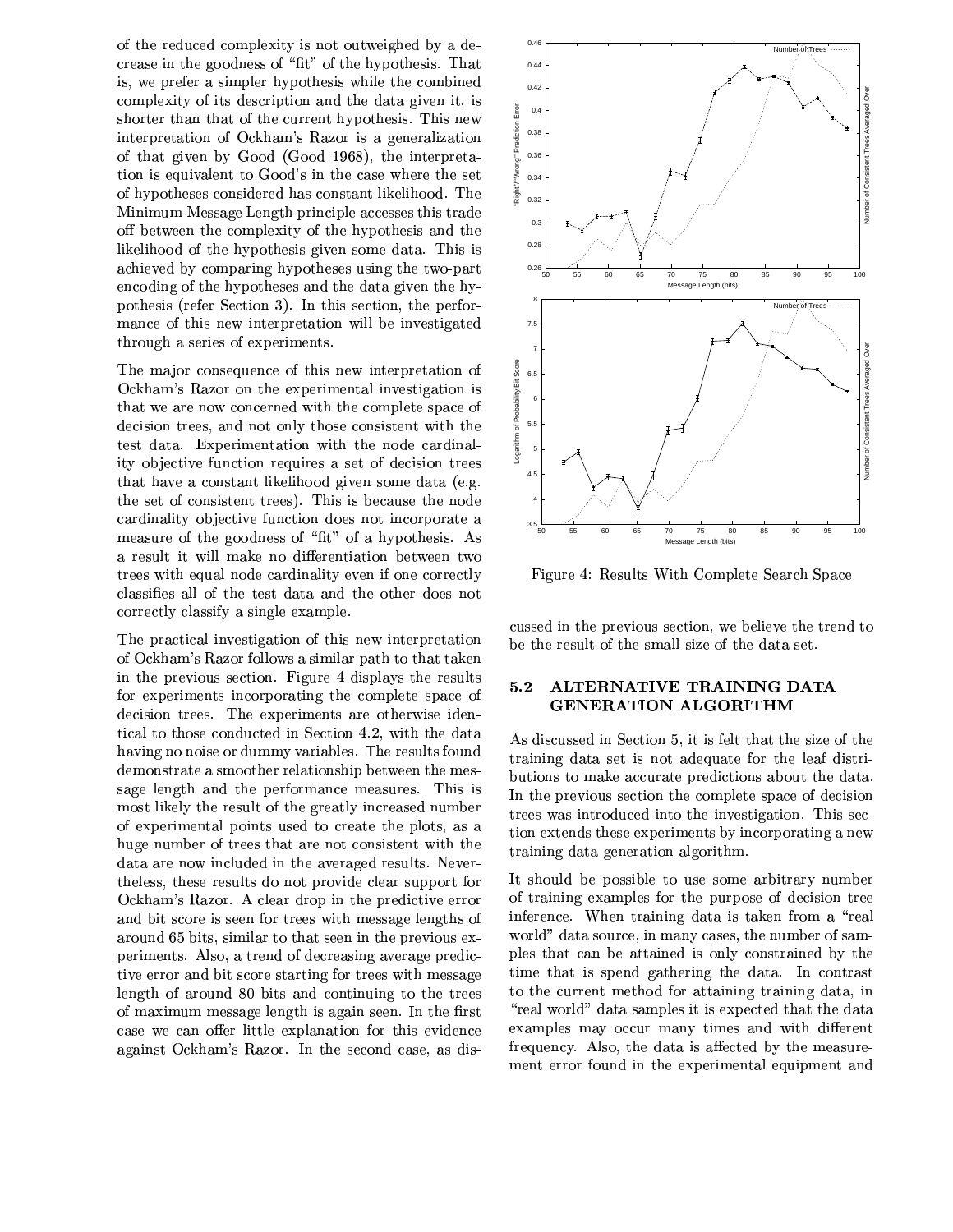often the attributes relating to the data are not obvious. Using this "real world" model, a new method for data generation is suggested where by an arbitrary number of training data examples can be created. The method is given by the simple algorithm:

repeat until sufficient examples are created { 1. Randomly select a permutation of the attributes to create a data thing. 2. Evaluate the class of the data thing and with

some probability assign a noisy class to the data thing. 3. Add the data thing to the training set.  $\mathbf{r}$ 

When a data thing is affected by noise, the class associated with its attribute vector is assigned randomly without reference to the true value. This means that as the probability of noise approaches 1 the data becomes completely random. A "dummy" variable is incorporated into the data by simply included it in the attribute vector of each data thing and assigning it a random value, thus it provides no information about the true class of the data thing. In a "real world" learning task, the performance of the inferred hypotheses is assessed by testing the hypotheses on future data samples. When using an artificial learning task, the hypotheses can be evaluated using the complete uncorrupted data set. With this algorithm we do not explicitly withhold a subset of the data set for testing, although there is some probability proportional to the size of the data set, that an example will be excluded.

Figure 5 displays the results found when a training set of 200 examples is used with 0.3 probability of noise and 1 dummy variable. In Section 2, it was discussed that the ideal support for Ockham's Razor would consist of a smooth monotonically increasing curve over the entire message length domain. This is clearly demonstrated in Figure 5, which satisfies these requirement to near perfection, in contrast to the previous results shown in Figure 4. Results of near this quality are seen for data sets as small as 30 training examples and for noise levels as high as 0.5 probability.

#### **CONCLUSION** 6

The focus of this paper has been primarily to provide a response to the growing number of empirical investigations (Murphy and Pazzani 1994, Murphy 1995, Webb 1996, Domingos 1999) that have appeared to discredit the Ockham's Razor principle as a machine learning objective function. In particular, we have focused on the investigation taken on by Murphy and Pazzani (Murphy and Pazzani 1994), who in their work propose node cardinality as an Ockham's Razor objective



Figure 5: Data With 0.3 Probability of Noise and 1 Dummy Variable

function for the induction of decision trees. We have proposed that the node cardinality objective function is a incomplete interpretation of Ockham's Razor, and that instead the MML message length is an effective alternative in decision tree induction.

From the experiments conducted using the learning task proposed by Murphy and Pazzani (Murphy and Pazzani 1994), it was shown that the message length interpretation of Ockham's Razor clearly outperformed that of the node cardinality. The results, however still did not provide undisputed evidence for the Ockham's Razor principle. We proposed a new interpretation, which is closely related to the MML and Bayesian interpretations of Ockham's Razor: we prefer a simpler hypothesis while the combined complexity of its description and the data given it, is shorter than that of the current hypothesis. With this interpretation, the complete space of decision trees was included in the investigation. Nevertheless, while the experimental investigation of this new interpretation yielded improved support for Ockham's Razor, the evidence was still inconclusive. A new means for creating training data is proposed that is based on a "real